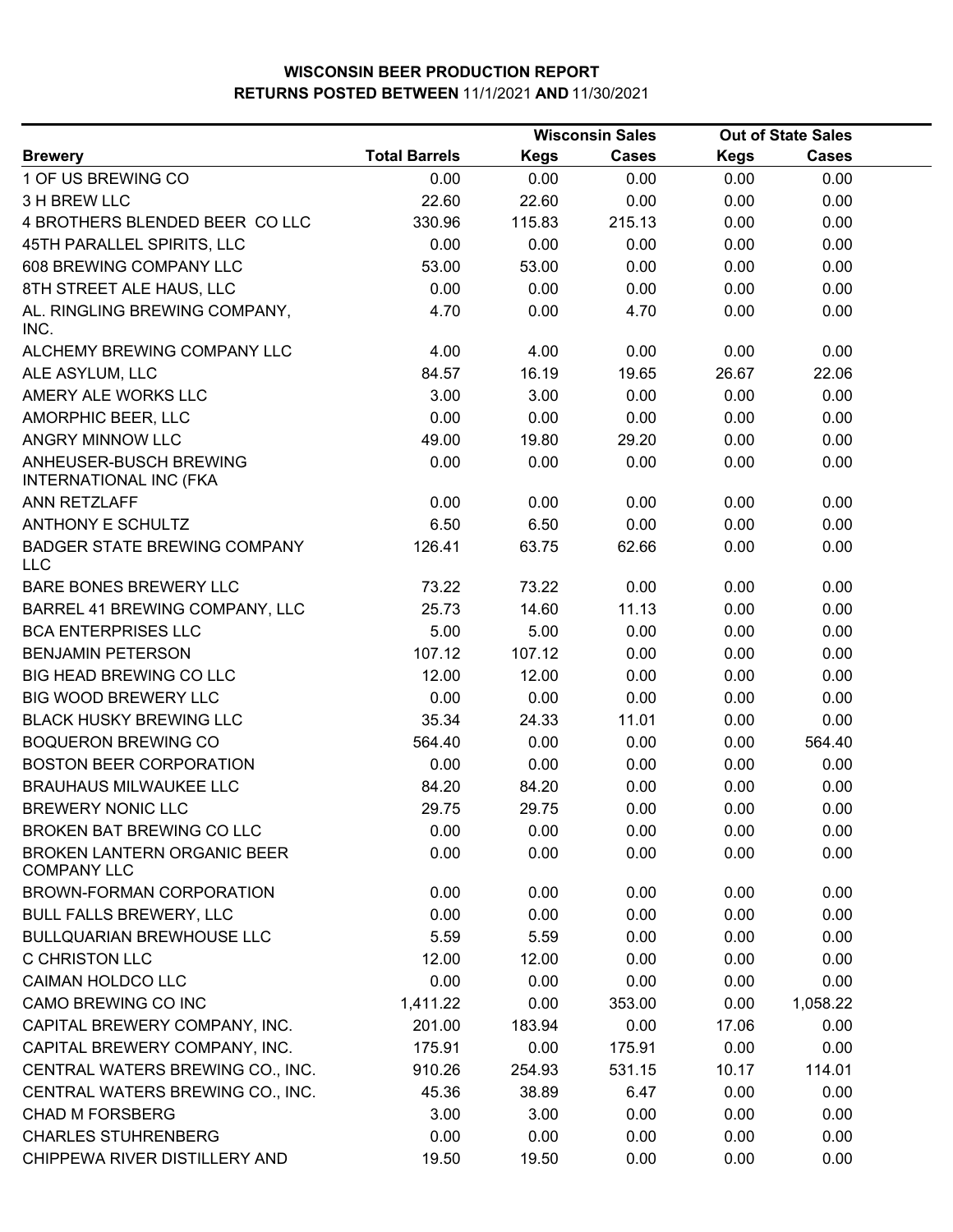|                                                 | <b>Wisconsin Sales</b> |             |              |             |              |  | <b>Out of State Sales</b> |  |
|-------------------------------------------------|------------------------|-------------|--------------|-------------|--------------|--|---------------------------|--|
| <b>Brewery</b>                                  | <b>Total Barrels</b>   | <b>Kegs</b> | <b>Cases</b> | <b>Kegs</b> | <b>Cases</b> |  |                           |  |
| <b>BREWERY LLC</b>                              |                        |             |              |             |              |  |                           |  |
| COFFEE GROUNDS, INC.                            | 0.50                   | 0.50        | 0.00         | 0.00        | 0.00         |  |                           |  |
| CONCH CO. INC.                                  | 43.36                  | 38.06       | 5.30         | 0.00        | 0.00         |  |                           |  |
| COPPER MOUNTAIN BEVERAGE CO                     | 0.00                   | 0.00        | 0.00         | 0.00        | 0.00         |  |                           |  |
| <b>CORVALE LLC</b>                              | 0.00                   | 0.00        | 0.00         | 0.00        | 0.00         |  |                           |  |
| <b>CROOK &amp; MARKER LLC</b>                   | 752.53                 | 0.00        | 0.00         | 0.00        | 752.53       |  |                           |  |
| <b>D&amp;D OPERATIONS, LLC</b>                  | 10.50                  | 10.50       | 0.00         | 0.00        | 0.00         |  |                           |  |
| DAIRYAIR, LLC                                   | 4.00                   | 4.00        | 0.00         | 0.00        | 0.00         |  |                           |  |
| <b>DANA KAINZ</b>                               | 0.00                   | 0.00        | 0.00         | 0.00        | 0.00         |  |                           |  |
| DANIEL D SCHEY                                  | 42.00                  | 33.00       | 9.00         | 0.00        | 0.00         |  |                           |  |
| DANIEL E SCHULD                                 | 21.35                  | 21.35       | 0.00         | 0.00        | 0.00         |  |                           |  |
| DAVID A KNUTH                                   | 52.00                  | 52.00       | 0.00         | 0.00        | 0.00         |  |                           |  |
| <b>DEAD BIRD BREWING COMPANY</b>                | 0.00                   | 0.00        | 0.00         | 0.00        | 0.00         |  |                           |  |
| DEAD BIRD BREWING COMPANY                       | 0.00                   | 0.00        | 0.00         | 0.00        | 0.00         |  |                           |  |
| DELAFIELD BREWHAUS LLC                          | 53.00                  | 53.00       | 0.00         | 0.00        | 0.00         |  |                           |  |
| <b>DELTA BEER LLC</b>                           | 66.54                  | 59.48       | 7.06         | 0.00        | 0.00         |  |                           |  |
| <b>DENNIS E ERB</b>                             | 4.00                   | 4.00        | 0.00         | 0.00        | 0.00         |  |                           |  |
| DIAGEO AMERICAS SUPPLY INC                      | 69,659.93              | 0.00        | 0.00         | 0.00        | 69,659.93    |  |                           |  |
| DJ FEDDERLY MANAGEMENT<br><b>CONSULTANT LLC</b> | 0.00                   | 0.00        | 0.00         | 0.00        | 0.00         |  |                           |  |
| <b>DONALD R MAHAN</b>                           | 0.00                   | 0.00        | 0.00         | 0.00        | 0.00         |  |                           |  |
| DOOR COUNTY BREWING CO LLC                      | 161.62                 | 61.26       | 88.55        | 5.79        | 6.02         |  |                           |  |
| <b>DOUBLE BREW LLC</b>                          | 0.00                   | 0.00        | $-15.64$     | 0.00        | 15.64        |  |                           |  |
| DRIFTLESS BREWING COMPANY LLC                   | 36.50                  | 36.50       | 0.00         | 0.00        | 0.00         |  |                           |  |
| DRIFTLESS PURE LLC                              | 12.72                  | 12.72       | 0.00         | 0.00        | 0.00         |  |                           |  |
| DUBS BREW, LLC                                  | 7.00                   | 7.00        | 0.00         | 0.00        | 0.00         |  |                           |  |
| DUESTERBECK'S BREWING COMPANY,<br><b>LLC</b>    | 86.51                  | 86.51       | 0.00         | 0.00        | 0.00         |  |                           |  |
| EAGLE TRACE BREWING COMPANY<br><b>LLC</b>       | 355.06                 | 154.42      | 200.64       | 0.00        | 0.00         |  |                           |  |
| EAGLE TRACE BREWING COMPANY<br><b>LLC</b>       | 6.50                   | 6.50        | 0.00         | 0.00        | 0.00         |  |                           |  |
| <b>EAST TROY BREWERY CO</b>                     | 17.50                  | 17.50       | 0.00         | 0.00        | 0.00         |  |                           |  |
| <b>EMPRIZE BREWING LLC</b>                      | 1.45                   | 1.45        | 0.00         | 0.00        | 0.00         |  |                           |  |
| FERMENTORIUM BEVERAGE<br><b>COMPANY LLC</b>     | 117.14                 | 56.56       | 60.58        | 0.00        | 0.00         |  |                           |  |
| FFATS BREWING COMPANY, LLC                      | 9.00                   | 9.00        | 0.00         | 0.00        | 0.00         |  |                           |  |
| FIFTH WARD BREWING COMPANY LLC                  | 56.83                  | 41.91       | 14.92        | 0.00        | 0.00         |  |                           |  |
| FIVE STAR BREWING CO INC.                       | 873.45                 | 0.00        | 230.00       | 0.00        | 643.45       |  |                           |  |
| FLIX ENTERTAINMENT LLC                          | 8.54                   | 8.54        | 0.00         | 0.00        | 0.00         |  |                           |  |
| FOX RIVER BREWING COMPANY II, LLC               | 92.13                  | 92.13       | 0.00         | 0.00        | 0.00         |  |                           |  |
| FOX RIVER BREWING COMPANY, LLC                  | 56.52                  | 56.52       | 0.00         | 0.00        | 0.00         |  |                           |  |
| FOXTOWN-GBC, INC.                               | 51.52                  | 41.89       | 9.63         | 0.00        | 0.00         |  |                           |  |
| <b>FRESAR INC</b>                               | 0.00                   | 0.00        | 0.00         | 0.00        | 0.00         |  |                           |  |
| <b>FULTON LLC</b>                               | 15.45                  | 8.00        | 7.45         | 0.00        | 0.00         |  |                           |  |
| <b>G5 BREWING COMPANY LLC</b>                   | 78.50                  | 78.50       | 0.00         | 0.00        | 0.00         |  |                           |  |
| <b>GARYS PREMIUM COCKTAILS</b>                  | 0.00                   | 0.00        | 0.00         | 0.00        | 0.00         |  |                           |  |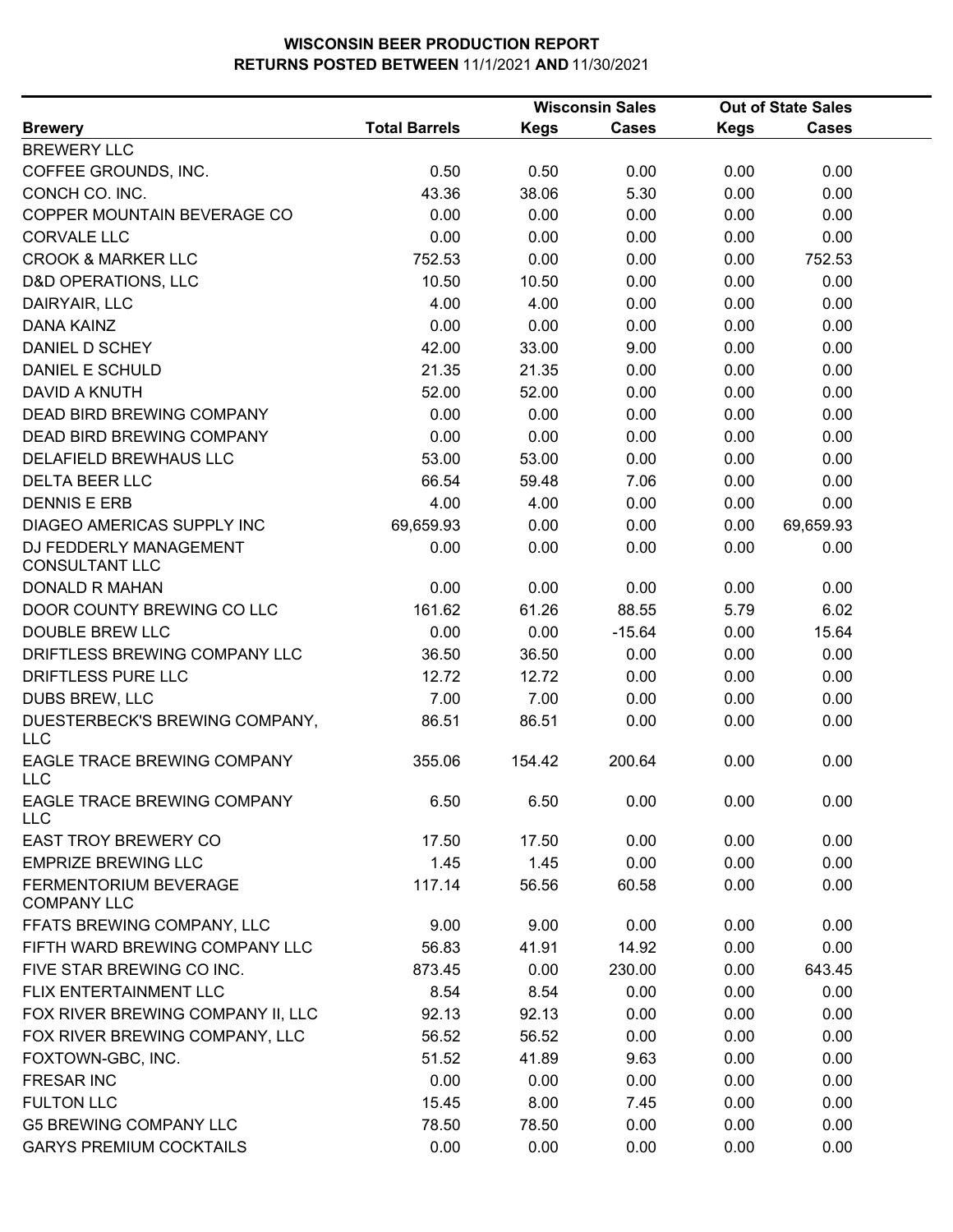|                                                      |                      |             | <b>Wisconsin Sales</b> |             | <b>Out of State Sales</b> |  |
|------------------------------------------------------|----------------------|-------------|------------------------|-------------|---------------------------|--|
| <b>Brewery</b>                                       | <b>Total Barrels</b> | <b>Kegs</b> | <b>Cases</b>           | <b>Kegs</b> | <b>Cases</b>              |  |
| <b>GATHERING PLACE BREWING</b><br><b>COMPANY LLC</b> | 37.44                | 18.08       | 19.36                  | 0.00        | 0.00                      |  |
| GD3, LLC                                             | 157.26               | 157.26      | 0.00                   | 0.00        | 0.00                      |  |
| GD4, LLC                                             | 92.00                | 92.00       | 0.00                   | 0.00        | 0.00                      |  |
| <b>GEORGE BREGAR</b>                                 | 108.19               | 108.19      | 0.00                   | 0.00        | 0.00                      |  |
| <b>GIANT JONES BREWING LLC</b>                       | 25.10                | 8.64        | 16.46                  | 0.00        | 0.00                      |  |
| GJS SALES, INC.                                      | 393.00               | 0.00        | 393.00                 | 0.00        | 0.00                      |  |
| <b>GOOD CITY BREWING LLC</b>                         | 0.00                 | 0.00        | 0.00                   | 0.00        | 0.00                      |  |
| <b>GOOD CITY BREWING LLC</b>                         | 222.44               | 60.83       | 161.61                 | 0.00        | 0.00                      |  |
| <b>GRANT PAULY</b>                                   | 949.78               | 304.33      | 645.45                 | 0.00        | 0.00                      |  |
| GRAVITY BOX BREWING COMPANY,<br><b>LLC</b>           | 21.00                | 21.00       | 0.00                   | 0.00        | 0.00                      |  |
| <b>GRAY BREWING CO.</b>                              | 37.50                | 15.83       | 7.91                   | 12.67       | 1.09                      |  |
| <b>GREEN BAY BREWING COMPANY</b>                     | 345.34               | 178.41      | 158.93                 | 8.00        | 0.00                      |  |
| <b>GREENVIEW BREWING LLC</b>                         | 29.42                | 5.50        | 23.92                  | 0.00        | 0.00                      |  |
| <b>GREGORY YORK</b>                                  | 35.46                | 35.46       | 0.00                   | 0.00        | 0.00                      |  |
| <b>GUY R LILJA</b>                                   | 0.00                 | 0.00        | 0.00                   | 0.00        | 0.00                      |  |
| HEART OF THE NORTH BREWING CO                        | 3.00                 | 3.00        | 0.00                   | 0.00        | 0.00                      |  |
| <b>HERBIERY LLC</b>                                  | 0.00                 | 0.00        | 0.00                   | 0.00        | 0.00                      |  |
| HIGHHOLDER BREWING COMPANY,<br><b>LLC</b>            | 0.00                 | 0.00        | 0.00                   | 0.00        | 0.00                      |  |
| HILLSBORO BREWING COMPANY LLC                        | 55.83                | 55.83       | 0.00                   | 0.00        | 0.00                      |  |
| HOG HOUSE BREWING, LLC                               | 0.55                 | 0.55        | 0.00                   | 0.00        | 0.00                      |  |
| HOP & BARREL BREWING COMPANY,<br><b>LLC</b>          | 65.44                | 18.08       | 19.31                  | 13.33       | 14.72                     |  |
| HOP HAUS BREWING COMPANY LLC                         | 3.00                 | 3.00        | 0.00                   | 0.00        | 0.00                      |  |
| HOP HAUS BREWING COMPANY LLC                         | 111.00               | 111.00      | 0.00                   | 0.00        | 0.00                      |  |
| HOP YARD ALE WORKS LLC                               | 0.00                 | 0.00        | 0.00                   | 0.00        | 0.00                      |  |
| HORNELL BREWING CO INC                               | 10,554.77            | 0.00        | 0.04                   | 0.00        | 10,554.73                 |  |
| INDEED BREWING COMPANY WI, LLC                       | 21.01                | 20.50       | 0.51                   | 0.00        | 0.00                      |  |
| <b>INVENTORS BREWPUB LLC</b>                         | 2.15                 | 2.15        | 0.00                   | 0.00        | 0.00                      |  |
| <b>ISAAC SHOWAKI</b>                                 | 1,443.71             | 188.00      | 1,255.71               | 0.00        | 0.00                      |  |
| JACQUELYN FORBES KEARNS                              | 24.50                | 24.50       | 0.00                   | 0.00        | 0.00                      |  |
| <b>JAMES METZ</b>                                    | 22.27                | 22.27       | 0.00                   | 0.00        | 0.00                      |  |
| <b>JAMES PLOETZ</b>                                  | 0.32                 | 0.00        | 0.32                   | 0.00        | 0.00                      |  |
| <b>JASON H WHITE</b>                                 | 0.00                 | 0.00        | 0.00                   | 0.00        | 0.00                      |  |
| <b>JEAN M LANE</b>                                   | 8.48                 | 8.48        | 0.00                   | 0.00        | 0.00                      |  |
| <b>JENNIFER DIGIACOMO</b>                            | 0.00                 | 0.00        | 0.00                   | 0.00        | 0.00                      |  |
| <b>JEREMY BEACH</b>                                  | 0.00                 | 0.00        | 0.00                   | 0.00        | 0.00                      |  |
| <b>JONATHAN CHRISTIANSEN</b>                         | 16.75                | 13.42       | 0.00                   | 3.33        | 0.00                      |  |
| JRKM MANAGEMENT COMPANY                              | 12.12                | 12.12       | 0.00                   | 0.00        | 0.00                      |  |
| JRKM MANAGEMENT COMPANY                              | 0.00                 | 0.00        | 0.00                   | 0.00        | 0.00                      |  |
| KARBEN4 BREWING LLC                                  | 872.67               | 264.50      | 608.17                 | 0.00        | 0.00                      |  |
| KATCHEVER & CO LLC                                   | 92.27                | 52.50       | 39.77                  | 0.00        | 0.00                      |  |
| <b>KEITH GUTIERREZ</b>                               | 6.66                 | 6.66        | 0.00                   | 0.00        | 0.00                      |  |
| KELLERMEISTER BEVERAGES, LLC                         | 38.83                | 23.09       | 15.74                  | 0.00        | 0.00                      |  |
| <b>KIRK C BANGSTAD</b>                               | 0.00                 | 0.00        | 0.00                   | 0.00        | 0.00                      |  |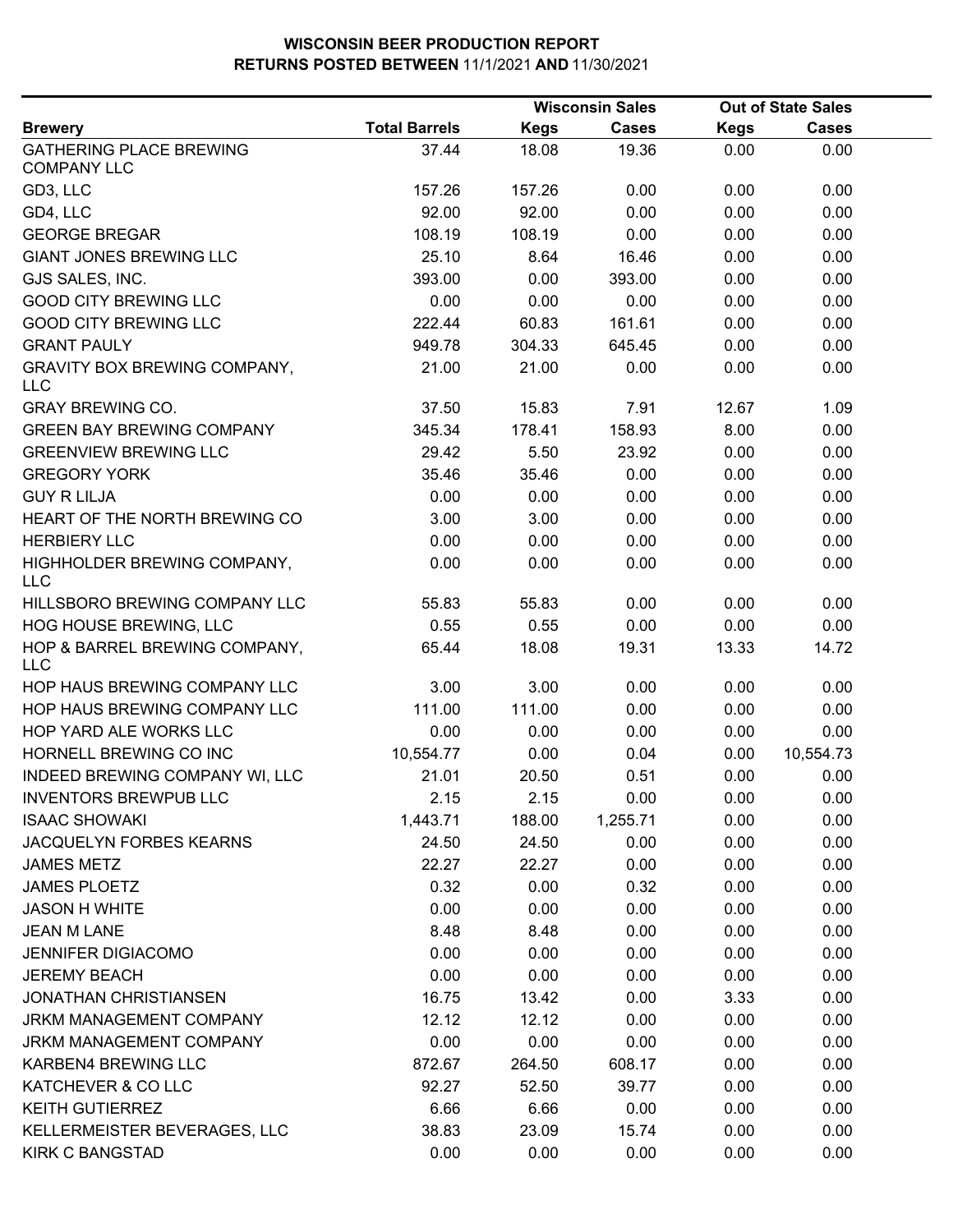|                                                       |                      |             | <b>Wisconsin Sales</b> |             | <b>Out of State Sales</b> |  |  |
|-------------------------------------------------------|----------------------|-------------|------------------------|-------------|---------------------------|--|--|
| <b>Brewery</b>                                        | <b>Total Barrels</b> | <b>Kegs</b> | <b>Cases</b>           | <b>Kegs</b> | <b>Cases</b>              |  |  |
| KOWALSKE BREWING LLC                                  | 25.33                | 25.33       | 0.00                   | 0.00        | 0.00                      |  |  |
| KOWALSKE BREWING LLC                                  | 8.00                 | 8.00        | 0.00                   | 0.00        | 0.00                      |  |  |
| KOWALSKE BREWING LLC                                  | 0.00                 | 0.00        | 0.00                   | 0.00        | 0.00                      |  |  |
| KRIER FOODS, INC.                                     | 2,415.52             | 0.00        | 0.00                   | 0.00        | 2,415.52                  |  |  |
| LAKEFRONT BREWERY, INC.                               | 0.00                 | 0.00        | 0.00                   | 0.00        | 0.00                      |  |  |
| LAKEFRONT BREWERY, INC.                               | 2,858.93             | 860.02      | 1,594.20               | 40.86       | 363.85                    |  |  |
| <b>LAKEWALK BREWERY AND CAFE</b><br><b>COMPANY</b>    | 31.00                | 31.00       | 0.00                   | 0.00        | 0.00                      |  |  |
| <b>LARRY TRACHENBROIT</b>                             | 0.00                 | 0.00        | 0.00                   | 0.00        | 0.00                      |  |  |
| LAYMAN BREWING, LLC                                   | 3.00                 | 3.00        | 0.00                   | 0.00        | 0.00                      |  |  |
| LAZY MONK BREWING LLC                                 | 48.26                | 24.50       | 23.76                  | 0.00        | 0.00                      |  |  |
| <b>LEVI FUNK</b>                                      | 4.07                 | 2.13        | 1.94                   | 0.00        | 0.00                      |  |  |
| LHM BREW PUB, LLC                                     | 11.95                | 11.95       | 0.00                   | 0.00        | 0.00                      |  |  |
| <b>LIFT BRIDGE BREWING</b><br><b>TECHNOLOGIES LLC</b> | 31.96                | 26.00       | 5.96                   | 0.00        | 0.00                      |  |  |
| LITTLEPORT BREWING COMPANY LLC                        | 1.50                 | 1.50        | 0.00                   | 0.00        | 0.00                      |  |  |
| LOOKING FOR GROUP BREWING<br><b>MADISON LLC</b>       | 0.00                 | 0.00        | 0.00                   | 0.00        | 0.00                      |  |  |
| <b>LOST ISLAND WINE LLC</b>                           | 2.90                 | 2.90        | 0.00                   | 0.00        | 0.00                      |  |  |
| LOW DAILY LLC                                         | 19.16                | 19.16       | 0.00                   | 0.00        | 0.00                      |  |  |
| LUCETTE BREWING COMPANY LLC                           | 41.03                | 9.79        | 31.24                  | 0.00        | 0.00                      |  |  |
| LUCKYS 1313 BREW PUB INVESTOR<br><b>LLC</b>           | 0.00                 | 0.00        | 0.00                   | 0.00        | 0.00                      |  |  |
| LUCKYS 1313 BREW PUB INVESTOR<br><b>LLC</b>           | 0.00                 | 0.00        | 0.00                   | 0.00        | 0.00                      |  |  |
| LUCKYS 1313 BREW PUB INVESTOR<br><b>LLC</b>           | 0.00                 | 0.00        | 0.00                   | 0.00        | 0.00                      |  |  |
| MAG ENTERTAINMENT LLC                                 | 0.00                 | 0.00        | 0.00                   | 0.00        | 0.00                      |  |  |
| MARK ANTHONY BREWING INC                              | 59,102.09            | 0.00        | $-58.36$               | 0.00        | 59,160.45                 |  |  |
| <b>MATTHEW R SCHMIDT</b>                              | 38.00                | 38.00       | 0.00                   | 0.00        | 0.00                      |  |  |
| MCFLESHMAN'S BREWING CO., LLC.                        | 44.39                | 29.39       | 15.00                  | 0.00        | 0.00                      |  |  |
| <b>MCZ'S BREWING, LLC</b>                             | 3.80                 | 3.80        | 0.00                   | 0.00        | 0.00                      |  |  |
| MICHAEL W ZUPKE                                       | 3.00                 | 3.00        | 0.00                   | 0.00        | 0.00                      |  |  |
| MILWAUKEE BREWING COMPANY                             | 54.00                | 54.00       | 0.00                   | 0.00        | 0.00                      |  |  |
| MILWAUKEE BREWING COMPANY                             | 308.06               | 99.25       | 208.81                 | 0.00        | 0.00                      |  |  |
| MILWAUKEE BREWING COMPANY                             | 0.00                 | 0.00        | 0.00                   | 0.00        | 0.00                      |  |  |
| <b>MODICUM BREWING LLC</b>                            | 17.64                | 13.00       | 4.64                   | 0.00        | 0.00                      |  |  |
| MOLSON COORS BEVERAGE<br><b>COMPANY USA LLC</b>       | 2,953.35             | 340.35      | 2,023.69               | 146.00      | 443.31                    |  |  |
| MOLSON COORS BEVERAGE<br><b>COMPANY USA LLC</b>       | 563.55               | 0.01        | 563.54                 | 0.00        | 0.00                      |  |  |
| MOLSON COORS BEVERAGE<br><b>COMPANY USA LLC</b>       | 586,780.39           | 7,986.15    | 128,712.84             | 31,832.59   | 418,248.81                |  |  |
| MOLSON COORS BEVERAGE<br><b>COMPANY USA LLC</b>       | 1,039.31             | 0.00        | $-0.10$                | 0.00        | 1,039.41                  |  |  |
| MOLSON COORS USA LLC                                  | 0.00                 | 0.00        | 0.00                   | 0.00        | 0.00                      |  |  |
| MOOSEJAW PIZZA & BREWING CO LLC                       | 0.00                 | 0.00        | 0.00                   | 0.00        | 0.00                      |  |  |
| MOUNTAIN CREST SRL, LLC                               | 8,929.97             | 12.00       | 383.74                 | 0.00        | 8,534.23                  |  |  |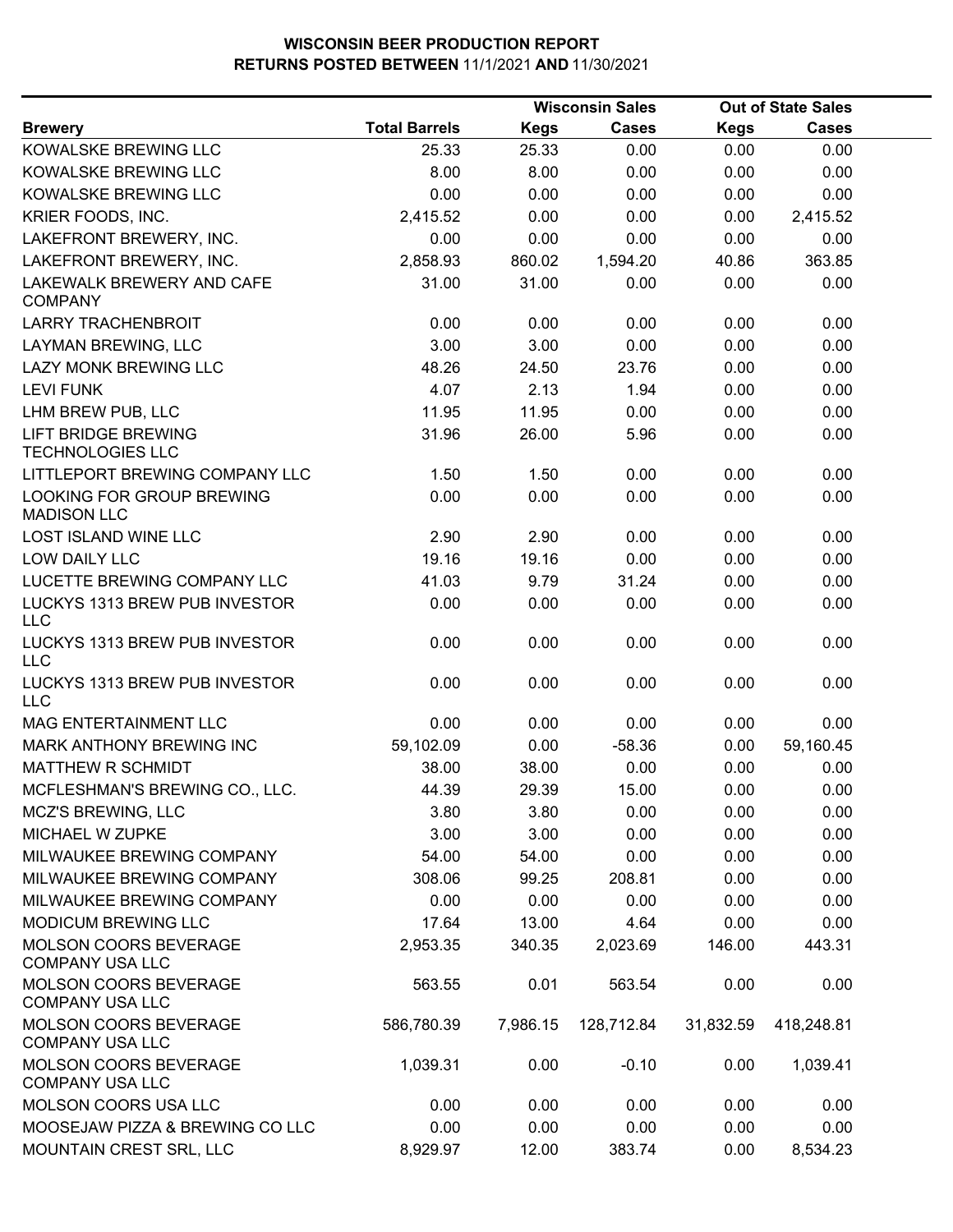|                                                 |                      |             | <b>Out of State Sales</b> |             |              |  |
|-------------------------------------------------|----------------------|-------------|---------------------------|-------------|--------------|--|
| <b>Brewery</b>                                  | <b>Total Barrels</b> | <b>Kegs</b> | <b>Cases</b>              | <b>Kegs</b> | <b>Cases</b> |  |
| <b>NEW BARONS BREWING</b><br><b>COOPERATIVE</b> | 23.13                | 16.00       | 7.13                      | 0.00        | 0.00         |  |
| NEW GLARUS BREWING COMPANY                      | 13,922.90            | 4,094.50    | 9,828.40                  | 0.00        | 0.00         |  |
| NEW GLARUS BREWING COMPANY                      | 373.87               | 51.75       | 322.12                    | 0.00        | 0.00         |  |
| NEW MERIDIAN BEER, LLC                          | 40.95                | 40.95       | 0.00                      | 0.00        | 0.00         |  |
| NEXT DOOR BREWING LLC                           | 31.43                | 0.00        | 31.43                     | 0.00        | 0.00         |  |
| NEXT DOOR BREWING LLC                           | 8.75                 | 8.75        | 0.00                      | 0.00        | 0.00         |  |
| NICHOLAS JOSEPH CALAWAY                         | 162.17               | 95.78       | 66.39                     | 0.00        | 0.00         |  |
| NOBLE ROOTS BREWING COMPANY,<br><b>LLC</b>      | 29.59                | 29.59       | 0.00                      | 0.00        | 0.00         |  |
| NORTHWOODS BREWING CORP LLC                     | 12.50                | 12.50       | 0.00                      | 0.00        | 0.00         |  |
| OFF-KILTER BREWING INC                          | 0.00                 | 0.00        | 0.00                      | 0.00        | 0.00         |  |
| OLD ABE BREWING LLC                             | 0.00                 | 0.00        | 0.00                      | 0.00        | 0.00         |  |
| OLD GERMANTOWN LLC                              | 0.00                 | 0.00        | 0.00                      | 0.00        | 0.00         |  |
| OLIPHANT BREWING LLC                            | 82.36                | 53.29       | 0.00                      | 29.07       | 0.00         |  |
| OLOGY BREWING COMPANY, LLC                      | 0.00                 | 0.00        | 0.00                      | 0.00        | 0.00         |  |
| OMBIBULOUS BREWING COMPANY,<br><b>LLC</b>       | 16.75                | 16.75       | 0.00                      | 0.00        | 0.00         |  |
| O'SO BREWING COMPANY                            | 192.98               | 70.49       | 122.49                    | 0.00        | 0.00         |  |
| PABST BREWING COMPANY, LLC                      | 6,029.60             | 0.00        | 13.44                     | 0.00        | 6,016.16     |  |
| PABST HOLDINGS LLC                              | 285.82               | 0.00        | 285.82                    | 0.00        | 0.00         |  |
| PABST HOLDINGS LLC                              | 0.00                 | 0.00        | 0.00                      | 0.00        | 0.00         |  |
| PABST HOLDINGS LLC                              | 0.00                 | 0.00        | 0.00                      | 0.00        | 0.00         |  |
| PABST HOLDINGS LLC                              | 2,620.45             | 0.00        | $-441.72$                 | 0.00        | 3,062.17     |  |
| PABST HOLDINGS LLC                              | 0.00                 | 0.00        | 0.00                      | 0.00        | 0.00         |  |
| PETER PETERSON                                  | 6.00                 | 6.00        | 0.00                      | 0.00        | 0.00         |  |
| PETSKULL BREWING COMPANY LLC                    | 80.00                | 80.00       | 0.00                      | 0.00        | 0.00         |  |
| PHUSION PROJECTS LLC                            | 31,240.12            | 0.00        | 824.84                    | 0.00        | 30,415.28    |  |
| PITCHFORK BREWING LLC                           | 40.00                | 40.00       | 0.00                      | 0.00        | 0.00         |  |
| PLYMOUTH BREWING COMPANY LLC                    | 0.00                 | 0.00        | 0.00                      | 0.00        | 0.00         |  |
| PORT HURON BREWING COMPANY,<br><b>LLC</b>       | 0.00                 | 0.00        | 0.00                      | 0.00        | 0.00         |  |
| POTOSI BREWING COMPANY                          | 1,711.90             | 261.50      | 821.50                    | 308.20      | 320.70       |  |
| POTOSI BREWING COMPANY                          | 0.00                 | 0.00        | 0.00                      | 0.00        | 0.00         |  |
| PUBLIC CRAFT BREWING COMPANY<br><b>LLC</b>      | 106.91               | 58.49       | 48.42                     | 0.00        | 0.00         |  |
| RACINE BREWING COMPANY                          | 0.00                 | 0.00        | 0.00                      | 0.00        | 0.00         |  |
| RADIX FERMENTATION LLC                          | 0.16                 | 0.16        | 0.00                      | 0.00        | 0.00         |  |
| RAIL HOUSE PROPERTIES LLC                       | 49.64                | 49.64       | 0.00                      | 0.00        | 0.00         |  |
| RAISED GRAIN BREWING COMPANY,<br><b>LLC</b>     | 247.85               | 115.83      | 132.02                    | 0.00        | 0.00         |  |
| RANDYS FUNHUNTERS BREWERY INC                   | 6.00                 | 6.00        | 0.00                      | 0.00        | 0.00         |  |
| REBELLION BREWING HOLDING<br><b>COMPANY INC</b> | 41.73                | 41.73       | 0.00                      | 0.00        | 0.00         |  |
| RED EYE BREWING COMPANY LLC                     | 21.30                | 21.30       | 0.00                      | 0.00        | 0.00         |  |
| REGAL BRAU BREWING COMPANY LLC                  | 982.06               | 0.00        | 47.56                     | 0.00        | 934.50       |  |
| RHINELANDER BREWING CO LLC                      | 6,942.42             | 11.50       | 275.64                    | 4.75        | 6,650.53     |  |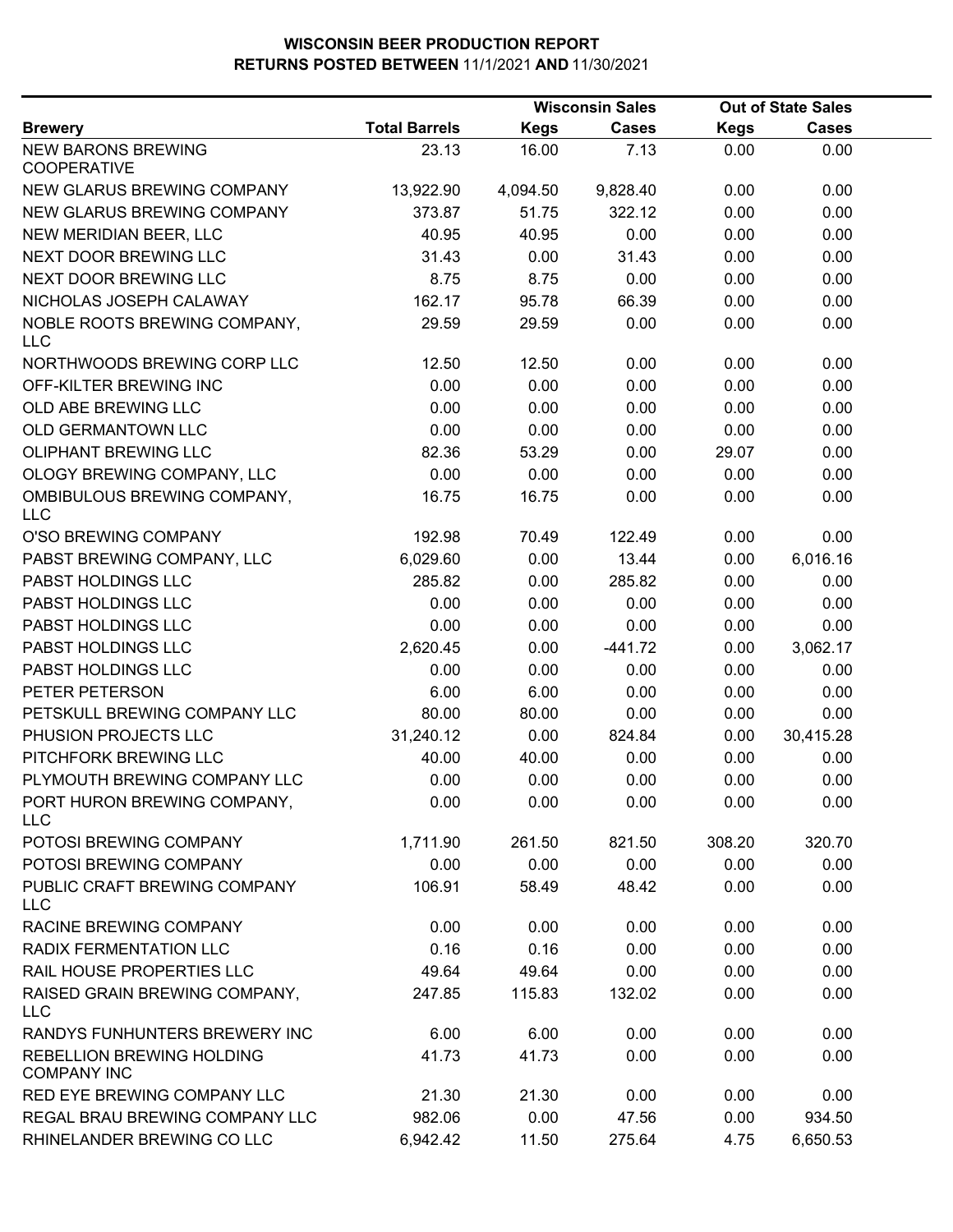| <b>Total Barrels</b><br><b>Kegs</b><br><b>Cases</b><br><b>Cases</b><br><b>Kegs</b><br><b>Brewery</b><br>28.82<br>13.72<br>0.00<br>RHINELANDER BREWING CO LLC<br>15.10<br>0.00<br><b>RIGHT BAUER LLC</b><br>5.00<br>5.00<br>0.00<br>0.00<br>0.00<br>3.00<br>3.00<br>RIO LOBO LLC<br>0.00<br>0.00<br>0.00<br>ROBERT A LARSON<br>123.16<br>48.66<br>62.20<br>2.50<br>9.80<br><b>ROCK'N BEER LLC</b><br>68.60<br>68.60<br>0.00<br>0.00<br>0.00<br>ROCKY REEF BREWING COMPANY<br>23.35<br>23.35<br>0.00<br>0.00<br>0.00<br>8.16<br><b>ROGER HILLESTAD</b><br>8.16<br>0.00<br>0.00<br>0.00<br><b>ROGER MILLER</b><br>17.66<br>17.66<br>0.00<br>0.00<br>0.00<br><b>ROSS M NELSON</b><br>2.00<br>2.00<br>0.00<br>0.00<br>0.00<br>ROUND MAN BREWING CO., LLC<br>26.41<br>26.41<br>0.00<br>0.00<br>0.00<br>ROWLAND'S CALUMET BREWING CO.,<br>12.00<br>12.00<br>0.00<br>0.00<br>0.00<br>INC.<br>ROWLAND'S CALUMET BREWING CO.,<br>0.00<br>0.00<br>0.00<br>0.00<br>0.00<br>INC.<br>145.56<br>58.32<br>26.99<br>54.16<br>6.09<br><b>RUSH RIVER BREWING LLC</b><br>RYAN D STOLT<br>17.69<br>12.83<br>4.86<br>0.00<br>0.00<br>RYANS ON YORK LLC<br>0.00<br>0.00<br>0.00<br>0.00<br>0.00<br>SAHALE ALE WORKS, LLC<br>27.60<br>27.60<br>0.00<br>0.00<br>0.00<br>SAND CREEK BREWING CO LLC<br>1,133.75<br>463.99<br>0.00<br>0.00<br>669.76<br>SAWMILL BREWING CO INC<br>46.55<br>46.55<br>0.00<br>0.00<br>0.00<br>8.00<br>SHB HOLDINGS LLC<br>8.00<br>0.00<br>0.00<br>0.00<br>SLEEMAN BREWING COMPANY USA<br>359.81<br>39.95<br>135.67<br>224.14<br>$-39.95$<br><b>INC</b><br>SOME NERVE BREWING COMPANY LLC<br>2.30<br>2.30<br>0.00<br>0.00<br>0.00<br>0.00<br>0.00<br>SONNY'S PIZZERIA, LLC<br>0.00<br>0.00<br>0.00<br>SOUTH SHORE BREWERY, INC.<br>137.80<br>48.25<br>74.65<br>5.83<br>9.07<br>17.34<br>17.34<br>0.00<br>0.00<br>SOUTH SHORE BREWERY, INC.<br>0.00<br><b>SPB LLC</b><br>692.05<br>225.25<br>96.53<br>1,353.58<br>339.75<br>SPRECHER BREWING COMPANY, LLC<br>203.39<br>53.00<br>$-233.92$<br>0.00<br>384.31<br>0.00<br>STARBOARD BREWING COMPANY LLC<br>7.00<br>7.00<br>0.00<br>0.00<br>STATE LINE DISTILLERY, LLC<br>0.00<br>0.00<br>0.00<br>0.00<br>0.00<br>STATION 1 BREWING COMPANY AND<br>0.00<br>0.00<br>0.00<br>0.00<br>0.00<br>MUSIC HALL, LLC<br>STEPHEN B ZINK<br>2.30<br>2.30<br>0.00<br>0.00<br>0.00<br>60.26<br>40.91<br>STILLMANK BREWING COMPANY<br>19.35<br>0.00<br>0.00<br>STONE ARCH BREWPUB INC.<br>110.84<br>110.84<br>0.00<br>0.00<br>0.00<br>STUBBORN BROTHERS BREWERY LLC<br>46.11<br>46.11<br>0.00<br>0.00<br>0.00<br>SUPERMOON BEER COMPANY LLC<br>2.27<br>0.33<br>1.94<br>0.00<br>0.00<br>SWITCHGEAR BREWING COMPANY<br>25.80<br>25.80<br>0.00<br>0.00<br>0.00<br><b>LLC</b><br>THE EAU CLAIRE BREWING PROJECT<br>525.38<br>25.34<br>194.09<br>32.45<br>273.50<br><b>LLC</b><br>THE EXPLORIUM BREWPUB LLC<br>86.25<br>86.25<br>0.00<br>0.00<br>0.00<br>THE EXPLORIUM BREWPUB LLC<br>51.30<br>51.30<br>0.00<br>0.00<br>0.00<br>THE GARAGE BIKES & BREWS LLC<br>7.00<br>7.00<br>0.00<br>0.00<br>0.00<br>THE GD 2, LLC<br>53.90<br>53.90<br>0.00<br>0.00<br>0.00<br>THE GREAT DANE PUB AND BREWING<br>79.74<br>79.74<br>0.00<br>0.00<br>0.00 |  | <b>Wisconsin Sales</b> |  | <b>Out of State Sales</b> |  |  |
|---------------------------------------------------------------------------------------------------------------------------------------------------------------------------------------------------------------------------------------------------------------------------------------------------------------------------------------------------------------------------------------------------------------------------------------------------------------------------------------------------------------------------------------------------------------------------------------------------------------------------------------------------------------------------------------------------------------------------------------------------------------------------------------------------------------------------------------------------------------------------------------------------------------------------------------------------------------------------------------------------------------------------------------------------------------------------------------------------------------------------------------------------------------------------------------------------------------------------------------------------------------------------------------------------------------------------------------------------------------------------------------------------------------------------------------------------------------------------------------------------------------------------------------------------------------------------------------------------------------------------------------------------------------------------------------------------------------------------------------------------------------------------------------------------------------------------------------------------------------------------------------------------------------------------------------------------------------------------------------------------------------------------------------------------------------------------------------------------------------------------------------------------------------------------------------------------------------------------------------------------------------------------------------------------------------------------------------------------------------------------------------------------------------------------------------------------------------------------------------------------------------------------------------------------------------------------------------------------------------------------------------------------------------------------------------------------------------------------------------------------------------------------------------------------------------------------------------------------------------------------------------------------------------------------------------------------------------------------------------------------------------------------------------------------------------------------------------------------------------------------------------------------------------------|--|------------------------|--|---------------------------|--|--|
|                                                                                                                                                                                                                                                                                                                                                                                                                                                                                                                                                                                                                                                                                                                                                                                                                                                                                                                                                                                                                                                                                                                                                                                                                                                                                                                                                                                                                                                                                                                                                                                                                                                                                                                                                                                                                                                                                                                                                                                                                                                                                                                                                                                                                                                                                                                                                                                                                                                                                                                                                                                                                                                                                                                                                                                                                                                                                                                                                                                                                                                                                                                                                                     |  |                        |  |                           |  |  |
|                                                                                                                                                                                                                                                                                                                                                                                                                                                                                                                                                                                                                                                                                                                                                                                                                                                                                                                                                                                                                                                                                                                                                                                                                                                                                                                                                                                                                                                                                                                                                                                                                                                                                                                                                                                                                                                                                                                                                                                                                                                                                                                                                                                                                                                                                                                                                                                                                                                                                                                                                                                                                                                                                                                                                                                                                                                                                                                                                                                                                                                                                                                                                                     |  |                        |  |                           |  |  |
|                                                                                                                                                                                                                                                                                                                                                                                                                                                                                                                                                                                                                                                                                                                                                                                                                                                                                                                                                                                                                                                                                                                                                                                                                                                                                                                                                                                                                                                                                                                                                                                                                                                                                                                                                                                                                                                                                                                                                                                                                                                                                                                                                                                                                                                                                                                                                                                                                                                                                                                                                                                                                                                                                                                                                                                                                                                                                                                                                                                                                                                                                                                                                                     |  |                        |  |                           |  |  |
|                                                                                                                                                                                                                                                                                                                                                                                                                                                                                                                                                                                                                                                                                                                                                                                                                                                                                                                                                                                                                                                                                                                                                                                                                                                                                                                                                                                                                                                                                                                                                                                                                                                                                                                                                                                                                                                                                                                                                                                                                                                                                                                                                                                                                                                                                                                                                                                                                                                                                                                                                                                                                                                                                                                                                                                                                                                                                                                                                                                                                                                                                                                                                                     |  |                        |  |                           |  |  |
|                                                                                                                                                                                                                                                                                                                                                                                                                                                                                                                                                                                                                                                                                                                                                                                                                                                                                                                                                                                                                                                                                                                                                                                                                                                                                                                                                                                                                                                                                                                                                                                                                                                                                                                                                                                                                                                                                                                                                                                                                                                                                                                                                                                                                                                                                                                                                                                                                                                                                                                                                                                                                                                                                                                                                                                                                                                                                                                                                                                                                                                                                                                                                                     |  |                        |  |                           |  |  |
|                                                                                                                                                                                                                                                                                                                                                                                                                                                                                                                                                                                                                                                                                                                                                                                                                                                                                                                                                                                                                                                                                                                                                                                                                                                                                                                                                                                                                                                                                                                                                                                                                                                                                                                                                                                                                                                                                                                                                                                                                                                                                                                                                                                                                                                                                                                                                                                                                                                                                                                                                                                                                                                                                                                                                                                                                                                                                                                                                                                                                                                                                                                                                                     |  |                        |  |                           |  |  |
|                                                                                                                                                                                                                                                                                                                                                                                                                                                                                                                                                                                                                                                                                                                                                                                                                                                                                                                                                                                                                                                                                                                                                                                                                                                                                                                                                                                                                                                                                                                                                                                                                                                                                                                                                                                                                                                                                                                                                                                                                                                                                                                                                                                                                                                                                                                                                                                                                                                                                                                                                                                                                                                                                                                                                                                                                                                                                                                                                                                                                                                                                                                                                                     |  |                        |  |                           |  |  |
|                                                                                                                                                                                                                                                                                                                                                                                                                                                                                                                                                                                                                                                                                                                                                                                                                                                                                                                                                                                                                                                                                                                                                                                                                                                                                                                                                                                                                                                                                                                                                                                                                                                                                                                                                                                                                                                                                                                                                                                                                                                                                                                                                                                                                                                                                                                                                                                                                                                                                                                                                                                                                                                                                                                                                                                                                                                                                                                                                                                                                                                                                                                                                                     |  |                        |  |                           |  |  |
|                                                                                                                                                                                                                                                                                                                                                                                                                                                                                                                                                                                                                                                                                                                                                                                                                                                                                                                                                                                                                                                                                                                                                                                                                                                                                                                                                                                                                                                                                                                                                                                                                                                                                                                                                                                                                                                                                                                                                                                                                                                                                                                                                                                                                                                                                                                                                                                                                                                                                                                                                                                                                                                                                                                                                                                                                                                                                                                                                                                                                                                                                                                                                                     |  |                        |  |                           |  |  |
|                                                                                                                                                                                                                                                                                                                                                                                                                                                                                                                                                                                                                                                                                                                                                                                                                                                                                                                                                                                                                                                                                                                                                                                                                                                                                                                                                                                                                                                                                                                                                                                                                                                                                                                                                                                                                                                                                                                                                                                                                                                                                                                                                                                                                                                                                                                                                                                                                                                                                                                                                                                                                                                                                                                                                                                                                                                                                                                                                                                                                                                                                                                                                                     |  |                        |  |                           |  |  |
|                                                                                                                                                                                                                                                                                                                                                                                                                                                                                                                                                                                                                                                                                                                                                                                                                                                                                                                                                                                                                                                                                                                                                                                                                                                                                                                                                                                                                                                                                                                                                                                                                                                                                                                                                                                                                                                                                                                                                                                                                                                                                                                                                                                                                                                                                                                                                                                                                                                                                                                                                                                                                                                                                                                                                                                                                                                                                                                                                                                                                                                                                                                                                                     |  |                        |  |                           |  |  |
|                                                                                                                                                                                                                                                                                                                                                                                                                                                                                                                                                                                                                                                                                                                                                                                                                                                                                                                                                                                                                                                                                                                                                                                                                                                                                                                                                                                                                                                                                                                                                                                                                                                                                                                                                                                                                                                                                                                                                                                                                                                                                                                                                                                                                                                                                                                                                                                                                                                                                                                                                                                                                                                                                                                                                                                                                                                                                                                                                                                                                                                                                                                                                                     |  |                        |  |                           |  |  |
|                                                                                                                                                                                                                                                                                                                                                                                                                                                                                                                                                                                                                                                                                                                                                                                                                                                                                                                                                                                                                                                                                                                                                                                                                                                                                                                                                                                                                                                                                                                                                                                                                                                                                                                                                                                                                                                                                                                                                                                                                                                                                                                                                                                                                                                                                                                                                                                                                                                                                                                                                                                                                                                                                                                                                                                                                                                                                                                                                                                                                                                                                                                                                                     |  |                        |  |                           |  |  |
|                                                                                                                                                                                                                                                                                                                                                                                                                                                                                                                                                                                                                                                                                                                                                                                                                                                                                                                                                                                                                                                                                                                                                                                                                                                                                                                                                                                                                                                                                                                                                                                                                                                                                                                                                                                                                                                                                                                                                                                                                                                                                                                                                                                                                                                                                                                                                                                                                                                                                                                                                                                                                                                                                                                                                                                                                                                                                                                                                                                                                                                                                                                                                                     |  |                        |  |                           |  |  |
|                                                                                                                                                                                                                                                                                                                                                                                                                                                                                                                                                                                                                                                                                                                                                                                                                                                                                                                                                                                                                                                                                                                                                                                                                                                                                                                                                                                                                                                                                                                                                                                                                                                                                                                                                                                                                                                                                                                                                                                                                                                                                                                                                                                                                                                                                                                                                                                                                                                                                                                                                                                                                                                                                                                                                                                                                                                                                                                                                                                                                                                                                                                                                                     |  |                        |  |                           |  |  |
|                                                                                                                                                                                                                                                                                                                                                                                                                                                                                                                                                                                                                                                                                                                                                                                                                                                                                                                                                                                                                                                                                                                                                                                                                                                                                                                                                                                                                                                                                                                                                                                                                                                                                                                                                                                                                                                                                                                                                                                                                                                                                                                                                                                                                                                                                                                                                                                                                                                                                                                                                                                                                                                                                                                                                                                                                                                                                                                                                                                                                                                                                                                                                                     |  |                        |  |                           |  |  |
|                                                                                                                                                                                                                                                                                                                                                                                                                                                                                                                                                                                                                                                                                                                                                                                                                                                                                                                                                                                                                                                                                                                                                                                                                                                                                                                                                                                                                                                                                                                                                                                                                                                                                                                                                                                                                                                                                                                                                                                                                                                                                                                                                                                                                                                                                                                                                                                                                                                                                                                                                                                                                                                                                                                                                                                                                                                                                                                                                                                                                                                                                                                                                                     |  |                        |  |                           |  |  |
|                                                                                                                                                                                                                                                                                                                                                                                                                                                                                                                                                                                                                                                                                                                                                                                                                                                                                                                                                                                                                                                                                                                                                                                                                                                                                                                                                                                                                                                                                                                                                                                                                                                                                                                                                                                                                                                                                                                                                                                                                                                                                                                                                                                                                                                                                                                                                                                                                                                                                                                                                                                                                                                                                                                                                                                                                                                                                                                                                                                                                                                                                                                                                                     |  |                        |  |                           |  |  |
|                                                                                                                                                                                                                                                                                                                                                                                                                                                                                                                                                                                                                                                                                                                                                                                                                                                                                                                                                                                                                                                                                                                                                                                                                                                                                                                                                                                                                                                                                                                                                                                                                                                                                                                                                                                                                                                                                                                                                                                                                                                                                                                                                                                                                                                                                                                                                                                                                                                                                                                                                                                                                                                                                                                                                                                                                                                                                                                                                                                                                                                                                                                                                                     |  |                        |  |                           |  |  |
|                                                                                                                                                                                                                                                                                                                                                                                                                                                                                                                                                                                                                                                                                                                                                                                                                                                                                                                                                                                                                                                                                                                                                                                                                                                                                                                                                                                                                                                                                                                                                                                                                                                                                                                                                                                                                                                                                                                                                                                                                                                                                                                                                                                                                                                                                                                                                                                                                                                                                                                                                                                                                                                                                                                                                                                                                                                                                                                                                                                                                                                                                                                                                                     |  |                        |  |                           |  |  |
|                                                                                                                                                                                                                                                                                                                                                                                                                                                                                                                                                                                                                                                                                                                                                                                                                                                                                                                                                                                                                                                                                                                                                                                                                                                                                                                                                                                                                                                                                                                                                                                                                                                                                                                                                                                                                                                                                                                                                                                                                                                                                                                                                                                                                                                                                                                                                                                                                                                                                                                                                                                                                                                                                                                                                                                                                                                                                                                                                                                                                                                                                                                                                                     |  |                        |  |                           |  |  |
|                                                                                                                                                                                                                                                                                                                                                                                                                                                                                                                                                                                                                                                                                                                                                                                                                                                                                                                                                                                                                                                                                                                                                                                                                                                                                                                                                                                                                                                                                                                                                                                                                                                                                                                                                                                                                                                                                                                                                                                                                                                                                                                                                                                                                                                                                                                                                                                                                                                                                                                                                                                                                                                                                                                                                                                                                                                                                                                                                                                                                                                                                                                                                                     |  |                        |  |                           |  |  |
|                                                                                                                                                                                                                                                                                                                                                                                                                                                                                                                                                                                                                                                                                                                                                                                                                                                                                                                                                                                                                                                                                                                                                                                                                                                                                                                                                                                                                                                                                                                                                                                                                                                                                                                                                                                                                                                                                                                                                                                                                                                                                                                                                                                                                                                                                                                                                                                                                                                                                                                                                                                                                                                                                                                                                                                                                                                                                                                                                                                                                                                                                                                                                                     |  |                        |  |                           |  |  |
|                                                                                                                                                                                                                                                                                                                                                                                                                                                                                                                                                                                                                                                                                                                                                                                                                                                                                                                                                                                                                                                                                                                                                                                                                                                                                                                                                                                                                                                                                                                                                                                                                                                                                                                                                                                                                                                                                                                                                                                                                                                                                                                                                                                                                                                                                                                                                                                                                                                                                                                                                                                                                                                                                                                                                                                                                                                                                                                                                                                                                                                                                                                                                                     |  |                        |  |                           |  |  |
|                                                                                                                                                                                                                                                                                                                                                                                                                                                                                                                                                                                                                                                                                                                                                                                                                                                                                                                                                                                                                                                                                                                                                                                                                                                                                                                                                                                                                                                                                                                                                                                                                                                                                                                                                                                                                                                                                                                                                                                                                                                                                                                                                                                                                                                                                                                                                                                                                                                                                                                                                                                                                                                                                                                                                                                                                                                                                                                                                                                                                                                                                                                                                                     |  |                        |  |                           |  |  |
|                                                                                                                                                                                                                                                                                                                                                                                                                                                                                                                                                                                                                                                                                                                                                                                                                                                                                                                                                                                                                                                                                                                                                                                                                                                                                                                                                                                                                                                                                                                                                                                                                                                                                                                                                                                                                                                                                                                                                                                                                                                                                                                                                                                                                                                                                                                                                                                                                                                                                                                                                                                                                                                                                                                                                                                                                                                                                                                                                                                                                                                                                                                                                                     |  |                        |  |                           |  |  |
|                                                                                                                                                                                                                                                                                                                                                                                                                                                                                                                                                                                                                                                                                                                                                                                                                                                                                                                                                                                                                                                                                                                                                                                                                                                                                                                                                                                                                                                                                                                                                                                                                                                                                                                                                                                                                                                                                                                                                                                                                                                                                                                                                                                                                                                                                                                                                                                                                                                                                                                                                                                                                                                                                                                                                                                                                                                                                                                                                                                                                                                                                                                                                                     |  |                        |  |                           |  |  |
|                                                                                                                                                                                                                                                                                                                                                                                                                                                                                                                                                                                                                                                                                                                                                                                                                                                                                                                                                                                                                                                                                                                                                                                                                                                                                                                                                                                                                                                                                                                                                                                                                                                                                                                                                                                                                                                                                                                                                                                                                                                                                                                                                                                                                                                                                                                                                                                                                                                                                                                                                                                                                                                                                                                                                                                                                                                                                                                                                                                                                                                                                                                                                                     |  |                        |  |                           |  |  |
|                                                                                                                                                                                                                                                                                                                                                                                                                                                                                                                                                                                                                                                                                                                                                                                                                                                                                                                                                                                                                                                                                                                                                                                                                                                                                                                                                                                                                                                                                                                                                                                                                                                                                                                                                                                                                                                                                                                                                                                                                                                                                                                                                                                                                                                                                                                                                                                                                                                                                                                                                                                                                                                                                                                                                                                                                                                                                                                                                                                                                                                                                                                                                                     |  |                        |  |                           |  |  |
|                                                                                                                                                                                                                                                                                                                                                                                                                                                                                                                                                                                                                                                                                                                                                                                                                                                                                                                                                                                                                                                                                                                                                                                                                                                                                                                                                                                                                                                                                                                                                                                                                                                                                                                                                                                                                                                                                                                                                                                                                                                                                                                                                                                                                                                                                                                                                                                                                                                                                                                                                                                                                                                                                                                                                                                                                                                                                                                                                                                                                                                                                                                                                                     |  |                        |  |                           |  |  |
|                                                                                                                                                                                                                                                                                                                                                                                                                                                                                                                                                                                                                                                                                                                                                                                                                                                                                                                                                                                                                                                                                                                                                                                                                                                                                                                                                                                                                                                                                                                                                                                                                                                                                                                                                                                                                                                                                                                                                                                                                                                                                                                                                                                                                                                                                                                                                                                                                                                                                                                                                                                                                                                                                                                                                                                                                                                                                                                                                                                                                                                                                                                                                                     |  |                        |  |                           |  |  |
|                                                                                                                                                                                                                                                                                                                                                                                                                                                                                                                                                                                                                                                                                                                                                                                                                                                                                                                                                                                                                                                                                                                                                                                                                                                                                                                                                                                                                                                                                                                                                                                                                                                                                                                                                                                                                                                                                                                                                                                                                                                                                                                                                                                                                                                                                                                                                                                                                                                                                                                                                                                                                                                                                                                                                                                                                                                                                                                                                                                                                                                                                                                                                                     |  |                        |  |                           |  |  |
|                                                                                                                                                                                                                                                                                                                                                                                                                                                                                                                                                                                                                                                                                                                                                                                                                                                                                                                                                                                                                                                                                                                                                                                                                                                                                                                                                                                                                                                                                                                                                                                                                                                                                                                                                                                                                                                                                                                                                                                                                                                                                                                                                                                                                                                                                                                                                                                                                                                                                                                                                                                                                                                                                                                                                                                                                                                                                                                                                                                                                                                                                                                                                                     |  |                        |  |                           |  |  |
|                                                                                                                                                                                                                                                                                                                                                                                                                                                                                                                                                                                                                                                                                                                                                                                                                                                                                                                                                                                                                                                                                                                                                                                                                                                                                                                                                                                                                                                                                                                                                                                                                                                                                                                                                                                                                                                                                                                                                                                                                                                                                                                                                                                                                                                                                                                                                                                                                                                                                                                                                                                                                                                                                                                                                                                                                                                                                                                                                                                                                                                                                                                                                                     |  |                        |  |                           |  |  |
|                                                                                                                                                                                                                                                                                                                                                                                                                                                                                                                                                                                                                                                                                                                                                                                                                                                                                                                                                                                                                                                                                                                                                                                                                                                                                                                                                                                                                                                                                                                                                                                                                                                                                                                                                                                                                                                                                                                                                                                                                                                                                                                                                                                                                                                                                                                                                                                                                                                                                                                                                                                                                                                                                                                                                                                                                                                                                                                                                                                                                                                                                                                                                                     |  |                        |  |                           |  |  |
|                                                                                                                                                                                                                                                                                                                                                                                                                                                                                                                                                                                                                                                                                                                                                                                                                                                                                                                                                                                                                                                                                                                                                                                                                                                                                                                                                                                                                                                                                                                                                                                                                                                                                                                                                                                                                                                                                                                                                                                                                                                                                                                                                                                                                                                                                                                                                                                                                                                                                                                                                                                                                                                                                                                                                                                                                                                                                                                                                                                                                                                                                                                                                                     |  |                        |  |                           |  |  |
|                                                                                                                                                                                                                                                                                                                                                                                                                                                                                                                                                                                                                                                                                                                                                                                                                                                                                                                                                                                                                                                                                                                                                                                                                                                                                                                                                                                                                                                                                                                                                                                                                                                                                                                                                                                                                                                                                                                                                                                                                                                                                                                                                                                                                                                                                                                                                                                                                                                                                                                                                                                                                                                                                                                                                                                                                                                                                                                                                                                                                                                                                                                                                                     |  |                        |  |                           |  |  |
|                                                                                                                                                                                                                                                                                                                                                                                                                                                                                                                                                                                                                                                                                                                                                                                                                                                                                                                                                                                                                                                                                                                                                                                                                                                                                                                                                                                                                                                                                                                                                                                                                                                                                                                                                                                                                                                                                                                                                                                                                                                                                                                                                                                                                                                                                                                                                                                                                                                                                                                                                                                                                                                                                                                                                                                                                                                                                                                                                                                                                                                                                                                                                                     |  |                        |  |                           |  |  |
|                                                                                                                                                                                                                                                                                                                                                                                                                                                                                                                                                                                                                                                                                                                                                                                                                                                                                                                                                                                                                                                                                                                                                                                                                                                                                                                                                                                                                                                                                                                                                                                                                                                                                                                                                                                                                                                                                                                                                                                                                                                                                                                                                                                                                                                                                                                                                                                                                                                                                                                                                                                                                                                                                                                                                                                                                                                                                                                                                                                                                                                                                                                                                                     |  |                        |  |                           |  |  |
|                                                                                                                                                                                                                                                                                                                                                                                                                                                                                                                                                                                                                                                                                                                                                                                                                                                                                                                                                                                                                                                                                                                                                                                                                                                                                                                                                                                                                                                                                                                                                                                                                                                                                                                                                                                                                                                                                                                                                                                                                                                                                                                                                                                                                                                                                                                                                                                                                                                                                                                                                                                                                                                                                                                                                                                                                                                                                                                                                                                                                                                                                                                                                                     |  |                        |  |                           |  |  |
|                                                                                                                                                                                                                                                                                                                                                                                                                                                                                                                                                                                                                                                                                                                                                                                                                                                                                                                                                                                                                                                                                                                                                                                                                                                                                                                                                                                                                                                                                                                                                                                                                                                                                                                                                                                                                                                                                                                                                                                                                                                                                                                                                                                                                                                                                                                                                                                                                                                                                                                                                                                                                                                                                                                                                                                                                                                                                                                                                                                                                                                                                                                                                                     |  |                        |  |                           |  |  |
|                                                                                                                                                                                                                                                                                                                                                                                                                                                                                                                                                                                                                                                                                                                                                                                                                                                                                                                                                                                                                                                                                                                                                                                                                                                                                                                                                                                                                                                                                                                                                                                                                                                                                                                                                                                                                                                                                                                                                                                                                                                                                                                                                                                                                                                                                                                                                                                                                                                                                                                                                                                                                                                                                                                                                                                                                                                                                                                                                                                                                                                                                                                                                                     |  |                        |  |                           |  |  |